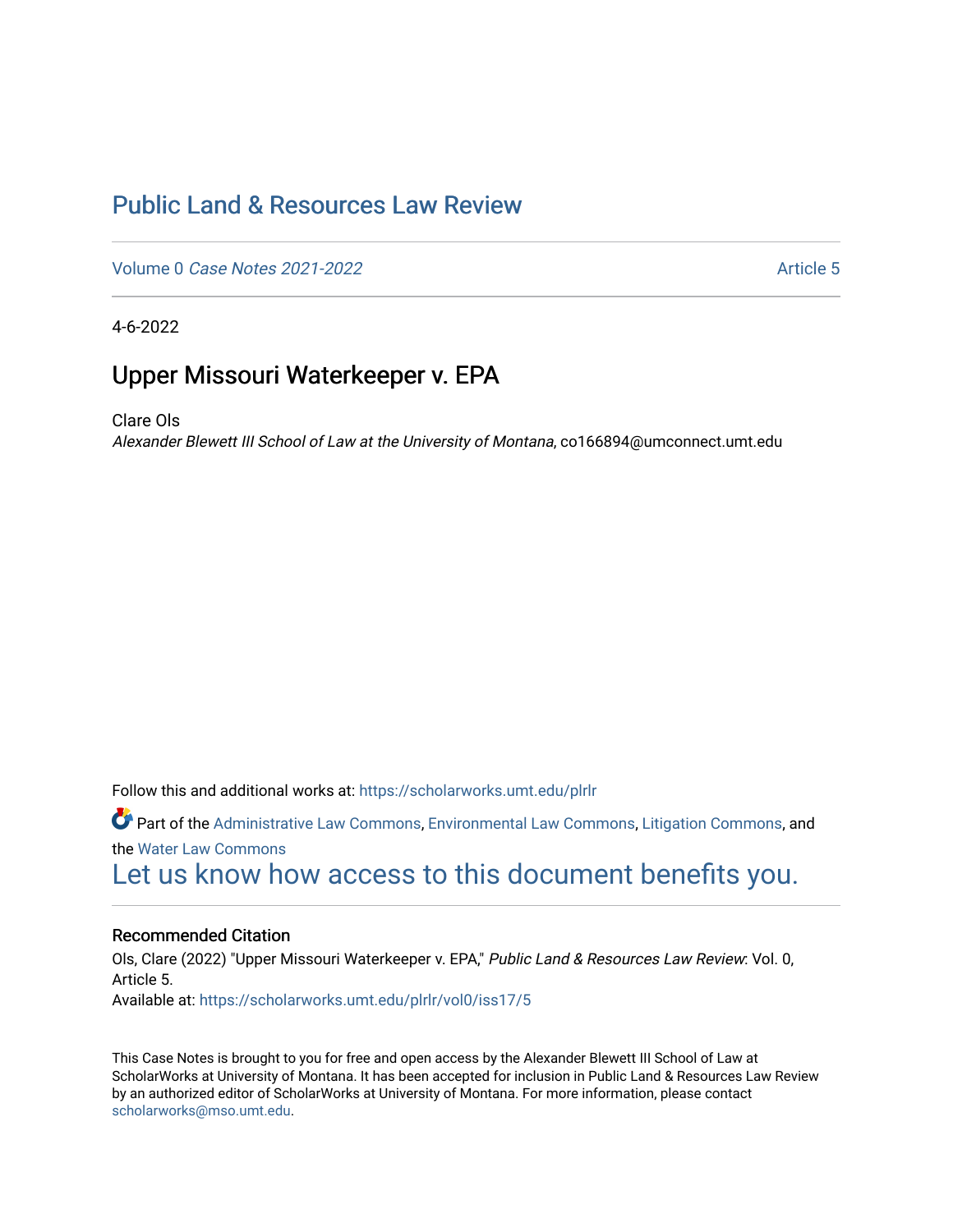## *Upper Missouri Waterkeeper v. U.S. Environmental Protection Agency***, 15 F.4th 966 (9th Cir. 2021)**

#### **Clare Ols\***

#### I. INTRODUCTION

Nutrient pollution is a leading cause of environmental degradation in the United States, causing algal blooms that harm fisheries, decrease water quality, and threaten human health. <sup>1</sup> The Environmental Protection Agency ("EPA") estimates that over 30% of streams in the United States are impaired by nutrient pollution; 2 in Montana alone, more than 7,200 of the state's 59,000 river miles are impaired. <sup>3</sup> Further, environmental impacts of nutrient pollution are often disproportionately experienced by low-income communities, who lack the administrative and financial capacity to make the infrastructure improvements necessary to treat these pervasive pollutants. <sup>4</sup> Wastewater treatment plants are significant nutrient dischargers, since conventional treatment techonology was not designed to remove nitrogen or phosphorus.<sup>5</sup> Although these facilities are subject to EPA permitting and state water quality standards, the scope and pervasive nature of nutrient pollution often necessitate the implementation of new or advanced treatment technologies that may not be required under either regulatory framework.<sup>6</sup>

EPA regulates water pollution, including nutrient discharges, under the Clean Water Act ("CWA"), which requires states to develop water quality standards ("WQS") for pollutants.<sup>7</sup> The CWA also permits EPA to grant variances to state WQS if a state demonstrates that it is not feasible for a specific discharger or waterbody to attain compliance with  $WQS.<sup>8</sup>$ 

<sup>\*</sup>Clare Ols, Juris Doctor candidate 2023, Alexander Blewett III School of Law at the University of Montana.

<sup>1</sup>. U.S. Env't Prot. Agency, *The Issue,* NUTRIENT POLLUTION (last updated Sept. 22, 2021), https://perma.cc/7P75-5N8R.

<sup>2.</sup> U.S. Env't Prot. Agency, *Where this Occurs*, NUTRIENT POLLUTION (last updated Sept. 22, 2021), https://perma.cc/FBY9-PK9R.

<sup>3</sup>. MONT. DEP'T OF ENV'T QUALITY, Montana 2020 Final Water Quality Integrated Report, https://perma.cc/NFT3-3JBL (April 2021).

<sup>4.</sup> Laurel A. Schaider et al., *Environmental justice and drinking water quality: are there socioeconomic disparities in nitrate levels in U.S. drinking water?*, 18 ENV'T HEALTH 3, 2 (2019), doi.org/10.1186/s12940-018-0442-6.

<sup>5.</sup> How Wastewater Treatment Works…The Basic, EPA No. 833-F-98-002 (U.S. Env't Prot. Agency 1998), https://perma.cc/E9PV-U9DC.

<sup>6.</sup> *Id*.

<sup>7.</sup> Water Quality Standards Regulatory Clarifications, 78 Fed. Reg. 54518, 54531 (Sept. 4, 2013).

<sup>8.</sup> *Id*.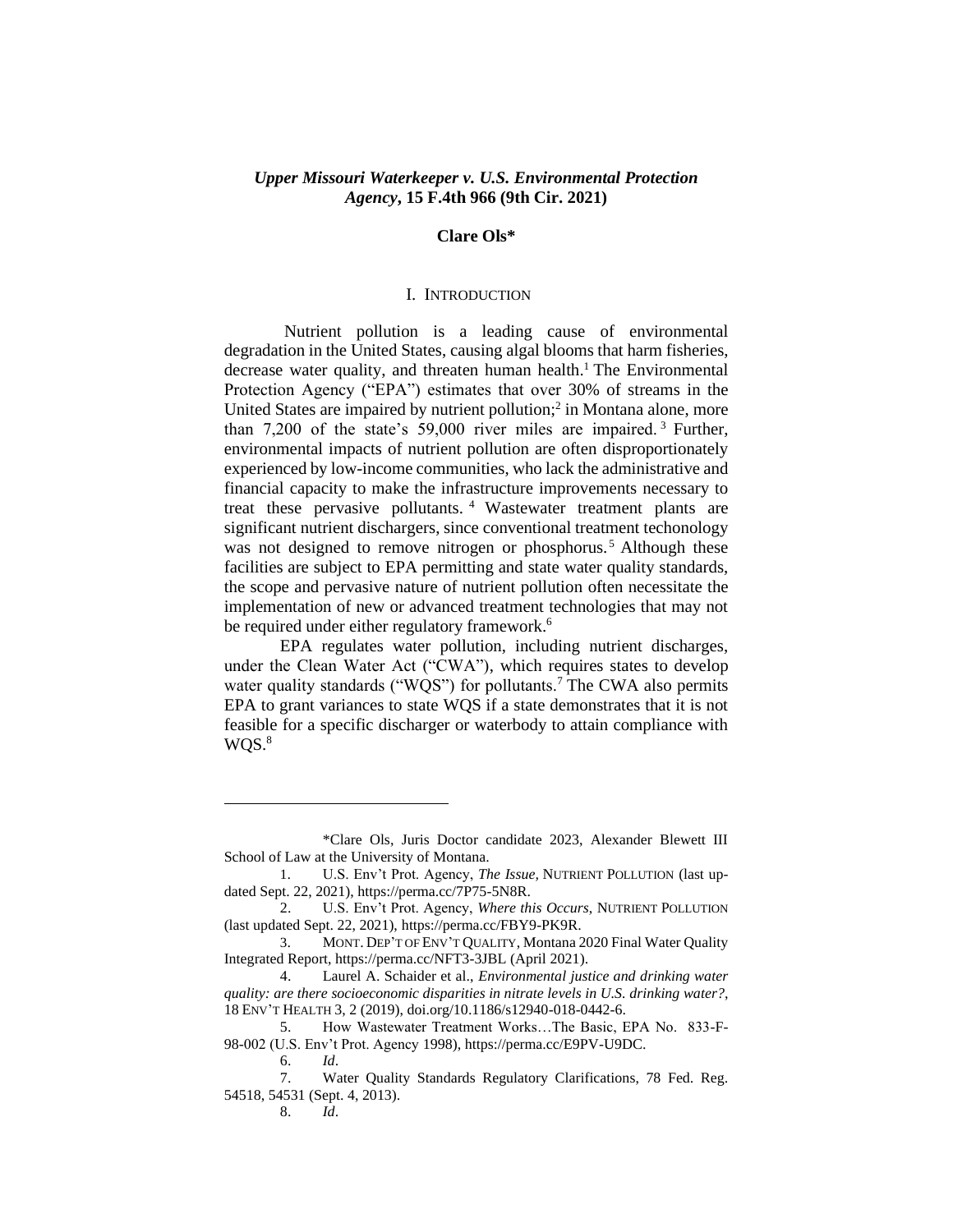In 2017, EPA granted the Montana Department of Environmental Quality ("DEQ") a variance to the state's nutrient pollutant WQS for public wastewater treatment facilities. <sup>9</sup> The variance allowed the facilities a specific period of time to discharge nitrogen and phosphorus at greater concentrations than would be permitted under the base standards because immediate compliance with those standards was economically infeasible. <sup>10</sup> In granting the variance, EPA relied on evidence provided by DEQ that the cost of implementing wastewater treatment techonology necessary for the facility to comply with base WQS result in "substantial and widespread economic and social impact" on the affected communities.<sup>11</sup>

Upper Missouri Waterkeeper ("Waterkeeper") filed suit in U.S. District Court for the District of Montana, challenging EPA's approval of the nutrient pollutant variance. <sup>12</sup> Waterkeeper alleged EPA violated the CWA because: (1) the CWA prohibits EPA from considering compliance cost when approving variances to base WQS; and (2) EPA arbitrarily and capriciously approved Montana's nutrient pollutant variance because the variance does not require compliance with base WQS at the end of the term, nor with the interim variance standard at the outset of the term, and therefore replaces base WQS. <sup>13</sup> The district court held that: (1) the CWA permits EPA to grant variances based on the economic impact of compliance; and (2) EPA arbitrarily and capriciously approved Montana's nutrient pollutant variance because the variance does not require WQS compliance by the end of the variance term.<sup>14</sup> On appeal, the United States Court of Appeals for the Ninth Circuit affirmed the district court's holding on the first issue and reversed its holding on the second. 15

This case note will analyze the Ninth Circuit's reasoning in *Upper Missouri Waterkeeper v. U.S. Environmental Protection Agency*, <sup>16</sup> and the impact of its holding on state WQS and applications for variances in the future. In particular, the note will assess how the decision may erode the purpose of the CWA by incentizing states to engage in a water quality race-to-the-bottom and sacrifice improvements in the name of cost. By allowing states to justify failing to meet their WQS based on the cost of complying with those standards, EPA fails to protect aquatic habitat, while

<sup>9.</sup> First Brief on Cross-Appeal for Defendant U.S. Environmental Protection Agency 8, *Upper Mo. Waterkeeper v. U.S. Env't Prot. Agency*, 15 F.4th 966 (9th Cir. 2021) (No. 20-35136).

<sup>10.</sup> *Id*.

<sup>11.</sup> Upper Mo. Waterkeeper v. U.S. Env't Prot. Agency, 15 F.4th 966, 970 (9th Cir. 2021).

<sup>12.</sup> First Amended Complaint for Declaratory & Injunctive Relief ¶¶ 40– 56, *Upper Mo. Waterkeeper v. U.S. Env't Prot. Agency*, 377 F. Supp. 3d 1156 (D. Mont.) (No. 4:16-cv-00052-BMM).

<sup>13.</sup> *Id*.

<sup>14.</sup> Upper Mo. Waterkeeper v. U.S. Env't Prot. Agency, 377 F. Supp. 3d 1156, 1166 (D. Mont. 2019) (No. 4:16-cv-00052-BMM).

<sup>15.</sup> *Waterkeeper*, 15 F.4th at 974–75.

<sup>16.</sup> *Id*. at 970.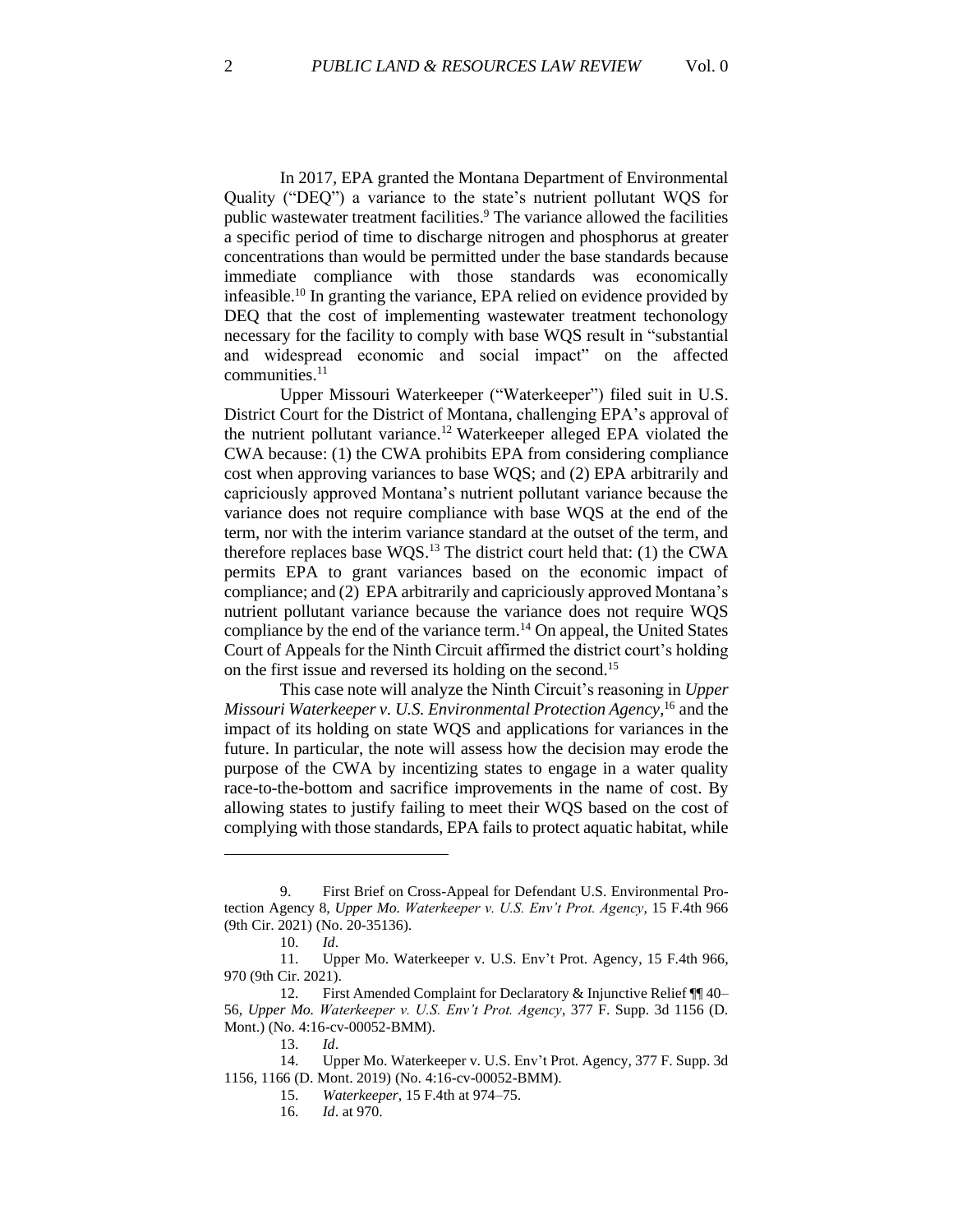exposing low-income communities to degraded water resources and human health risks.

### II. LEGAL & REGULATORY BACKGROUND

## *A. Nutrient Pollution*

Nitrogen and phosphorus are naturally occurring nutrients essential to plant growth and aquatic life.<sup>17</sup> However, excess concentrations of nitrogen and phosphorus over-stimulate microorganism and algal growth in waterbodies, resulting in cyanobacteria algal blooms. <sup>18</sup> These algal blooms reduce dissolved oxygen, increase sedimentation, and produce toxins harmful to aquatic species, wildlife, and humans. <sup>19</sup> In particular, the algal blooms caused by nutrient pollutants create hypoxic dead-zones with little-to-no oxygen, in which aquatic organisms cannot survive.<sup>20</sup> In humans, exposure to these algal blooms can impact skin, intestinal, respiratory, and neurologic systems. <sup>21</sup> Further, exposure to nutrient pollutants in drinking water, particularly nitrates, is hazardous to human health and has been linked to increased cancer rates, birth defects, thyroid dysfunction, and methemoglobinemia in infants.<sup>22</sup>

Nitrogen and phosphorus enter waterbodies from numerous sources, including agricultural waste and fertilizer runoff, stormwater, and inadequately treated wastewater.<sup>23</sup> These pollutants act cumulatively and can remain in waterbodies even after the original source of pollution is removed, causing long-term damage.<sup>24</sup> Further, nutrients first ingested by fish or other aquatic animals bioaccumulate through the food chain to harm birds, turtles, and other large animals.<sup>25</sup>

Beyond their negative environmental effects, nutrient pollutants also cause significant economic and social harm. In the U.S., degraded waterbodies cost the national tourism industry more than \$1 billion each year and commercial fishing tens of millions of dollars because polluted and impaired waterbodies are unable to support recreation and industrial

24. First Amended Complaint for Declaratory & Injunctive Relief, *supra* note 12, ¶ 20.

<sup>17.</sup> Clark Fork Coal., *Nutrient Monitoring*, WHAT WE DO, https://perma.cc/73U7-C2T5 (last visited Feb. 12, 2022).

<sup>18.</sup> *Nutrient Pollution: The Issue, supra* note 1.

<sup>19.</sup> *Id*.

<sup>20.</sup> U.S. Env't Prot. Agency, *Environmental*, NUTRIENT POLLUTION (last updated Mar. 1, 2021), https://perma.cc/L3YA-6HVG.

<sup>21.</sup> U.S. Env't Prot. Agency, *Human Health*, NUTRIENT POLLUTION (last updated Mar. 1, 2021), https://perma.cc/UV6C-94QJ.

<sup>22.</sup> Schaider, *supra* note 4, at 2–3.

<sup>23.</sup> U.S. Env't Prot. Agency, *Sources and Solutions*, NUTRIENT POLLU-TION (last updated Aug. 31, 2021), https://perma.cc/UV6C-94QJ.

<sup>25.</sup> *Nutrient Pollution: Effects: Environmental*, *supra* note 20.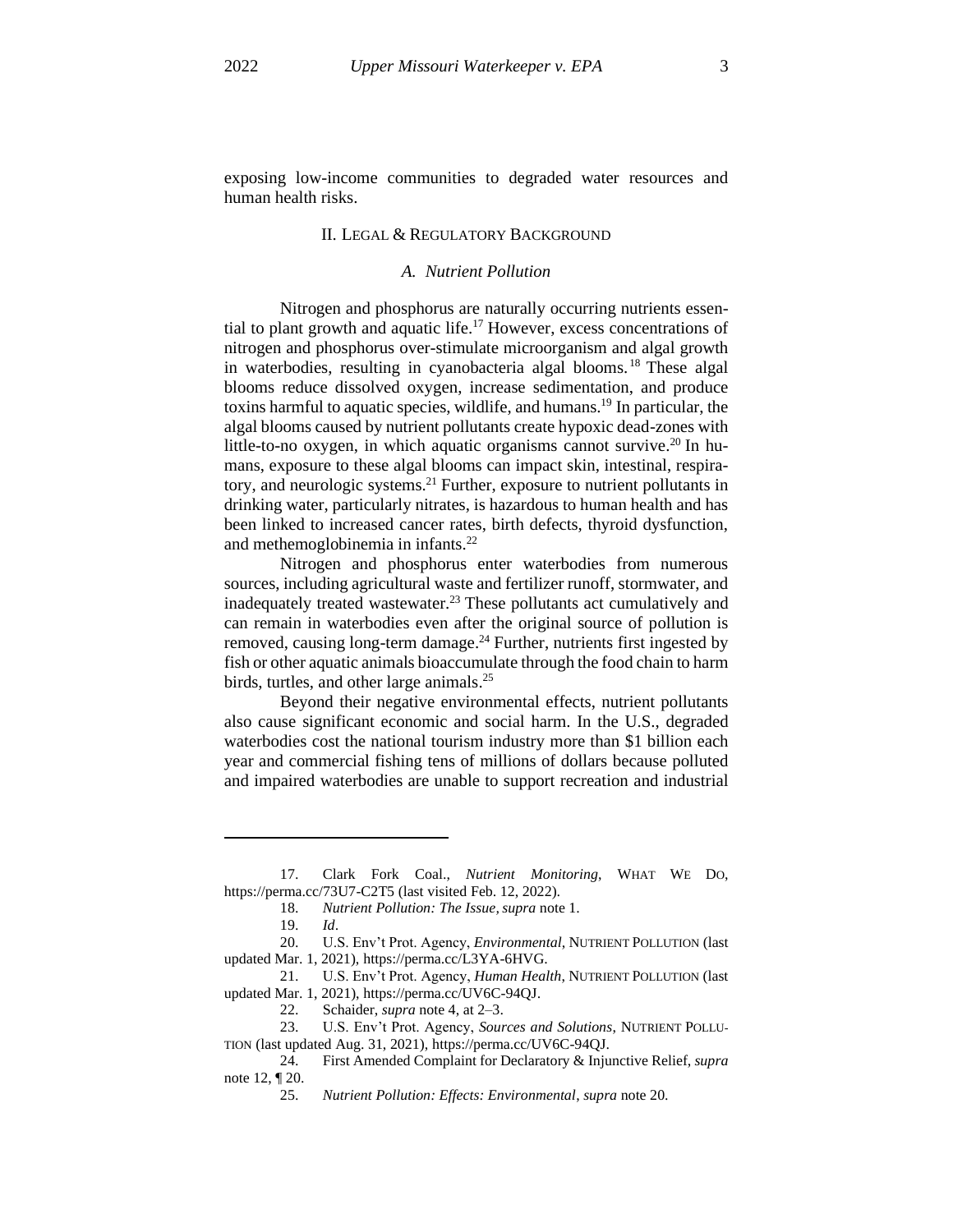uses.<sup>26</sup> Further, treatment of nitrogen and phosphorus significantly raises the cost of public water treatment, particularly in rural and tribal communities that are already exposed to increased environmental contamination as the result of outdated and inadequate infrastructure.<sup>27</sup> As the governing federal statute for reducing water pollution in the U.S., the CWA often serves as a critical line of defense to these pollution challenges.

#### *B. Clean Water Act*

In 1972, Congress amended the Federal Water Pollution Control Act of 1948 to create the CWA, with the purpose of restoring and maintaining the chemical, physical, and biological integrity of the waters of the U.S.. <sup>28</sup> To further this objective, the CWA requires states to establish WQS, which serve as both specific water quality goals and the regulatory basis for the state's water treatment and techonology.<sup>29</sup> EPA regulations provide that, "wherever attainable," WQS should be established at the water quality necessary for the protection and propagation of fish, shellfish, and wildlife, as well as recreation values.<sup>30</sup> Further, WQS must also consider the use and value of public water supplies, propagation of fish and wildlife, recreation, agricultural and industrial use, and other purposes, including navigation.<sup>31</sup>

WQS are comprised of the following elements: (1) designated uses for each waterbody; (2) water quality criteria necessary to protect those uses; (3) an antidegradation policy; (4) state certification; and (5) supporting scientific and regulatory rationale.<sup>32</sup> States must submit proposed WQS to the EPA Administrator for approval based on whether the designated use supports CWA objectives, whether water quality criteria to protect the designated use are science-based, and whether the state has followed statutory procedure in establishing the standard.<sup>33</sup> Once approved, WQS become the applicable standards for the state.<sup>34</sup> States are required to review and, if appropriate, modify WQS at least once every three years.<sup>35</sup>

Under the WQS regulatory framework, states may seek EPA approval to adopt discharger- or waterbody-specific WQS variances on the

34. 33 U.S.C. § 1313(c)(3).

<sup>26.</sup> U.S. Env't Prot. Agency, *Effects*, NUTRIENT POLLUTION (last updated Aug. 31, 2021), https://perma.cc/SC8T-96Z7.

<sup>27.</sup> *Nutrient Pollution: Sources and Solutions*, *supra* note 23; Strengthening the Nation-to-Nation Relationship with Tribes to Secure a Sustainable Water Future, EPA No. 823-F-21-003 (U.S. Env't Prot. Agency 2021), https://perma.cc/M9SS-GNSE.

<sup>28.</sup> 33 U.S.C. § 1251(a) (2018); 40 C.F.R. § 131.2 (2022).

<sup>29.</sup> 40 C.F.R. § 131.2.

<sup>30.</sup> *Id*.

<sup>31.</sup> *Id*.

<sup>32.</sup> *Id*. § 131.6.

<sup>33.</sup> *Id*. § 131.5(a).

<sup>35.</sup> 40 C.F.R. § 131.20.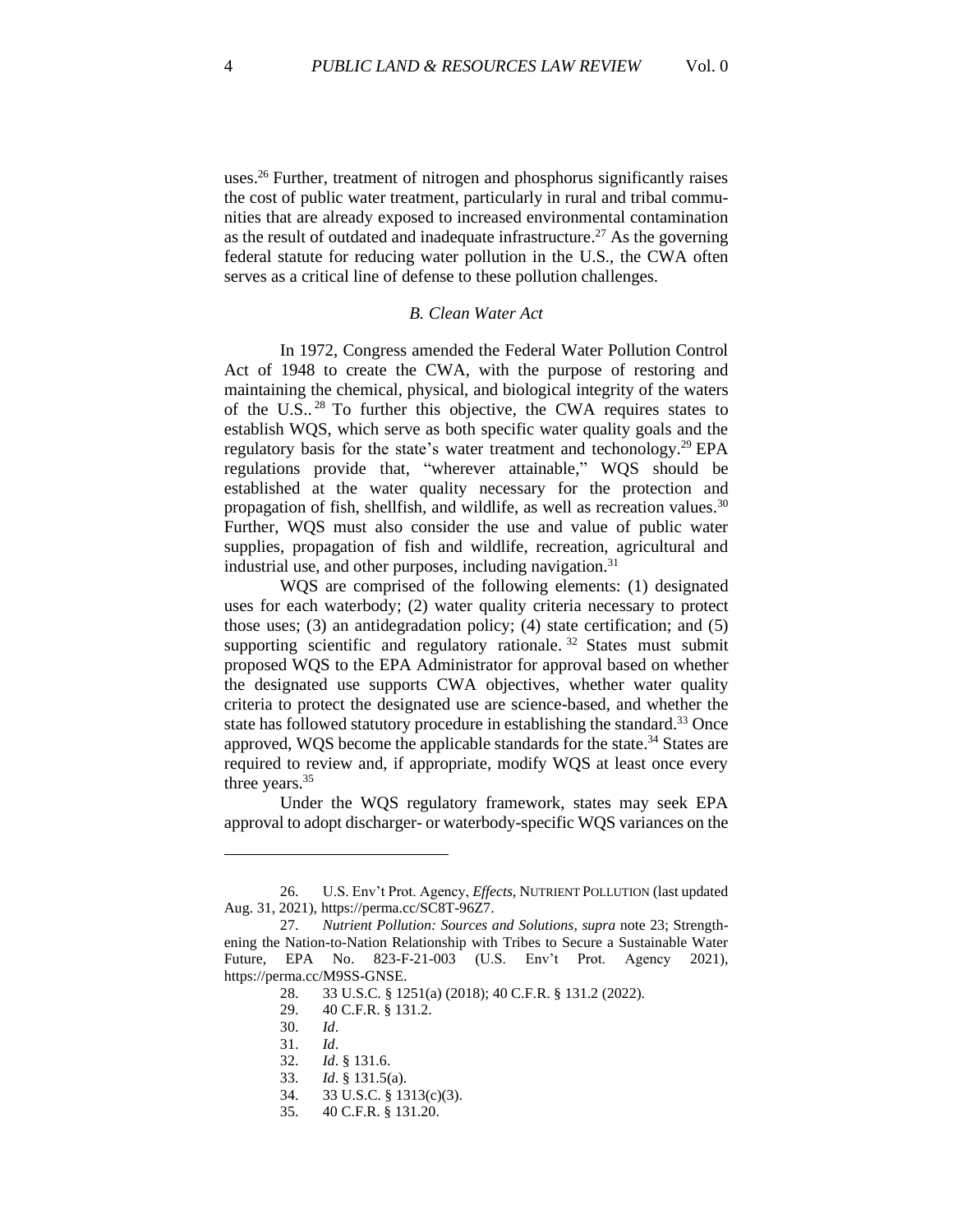basis that it is not feasible for the discharger or waterbody to achieve the state's WQS designated use and criterion for a certain pollutant.<sup>36</sup> EPA defines WQS variances as "time-limited designated use and criterion for specific pollutants or water quality parameters" that must reflect the highest attainable condition achievable during the term of the variance.<sup>37</sup> Because WQS variances regulate specified pollutants for only the dischargers or waterbodies under the variance, base WQS are retained for all other standards not specifically addressed by the variance for those affected waters.<sup>38</sup> WQS for unaffected waters are not impacted.<sup>39</sup> EPA may only approve variances supported by evidence demonstrating the infeasibility of base WQS attainment, length of the variance, and applicable discharger- or waterbody-specific requirements.<sup>40</sup>

Under EPA's WQS variance regulations, a state can show that attaining base WQS designated use and criterion may not be feasible for a specific discharger or waterbody when one of the following occurs: (1) naturally occurring pollutant concentrations prevent attainment; (2) natural low flows prevent attainment; (3) human caused conditions prevent attainment, if correcting those conditions would cause more damage than leaving them in place; (4) man-made hydrologic modifications such as dams or diversions prevent attainment, and it is not feasible to restore the waterbody's original condition; (5) physical conditions unrelated to water quality prevent attainment; or (6) more stringent pollutant controls would result in substantial and widespread economic and social impact.<sup>41</sup> When submitting WQS variance requests, states are required to submit evidence demonstrating that base WQS attainment is not feasible and that the proposed variance to base standards represents the highest condition attainable. 42

States also must show that the proposed term of the WQS variance is only as long as necessary to achieve the highest attainable condition, which is defined as the use that is both closest to the base WQS designated use and actually attainable.<sup>43</sup> In waterbody-specific variances, highest attainable condition is defined as the highest attainable interim water quality criterion. <sup>44</sup> For a discharger-specific variance, the highest attainable condition must reflect: (1) the highest attainable interim criterion; (2) the discharger's greatest achieveable pollutant reduction with additional feasible technology; or (3) the discharger's greatest achievable

- 37. *Id*. § 131.3(o).
- 38. *Id*.
- 39. *Id*. § 131.14(b)(1).
- 40. *Id*.
- 41. *Id*. § 131.10(g).
- 42. *Id*. § 131.
- 43. *Id*. § 131.3(m).
- 44. *Id*. § 131.14.

<sup>36.</sup> *Id*. § 131.14.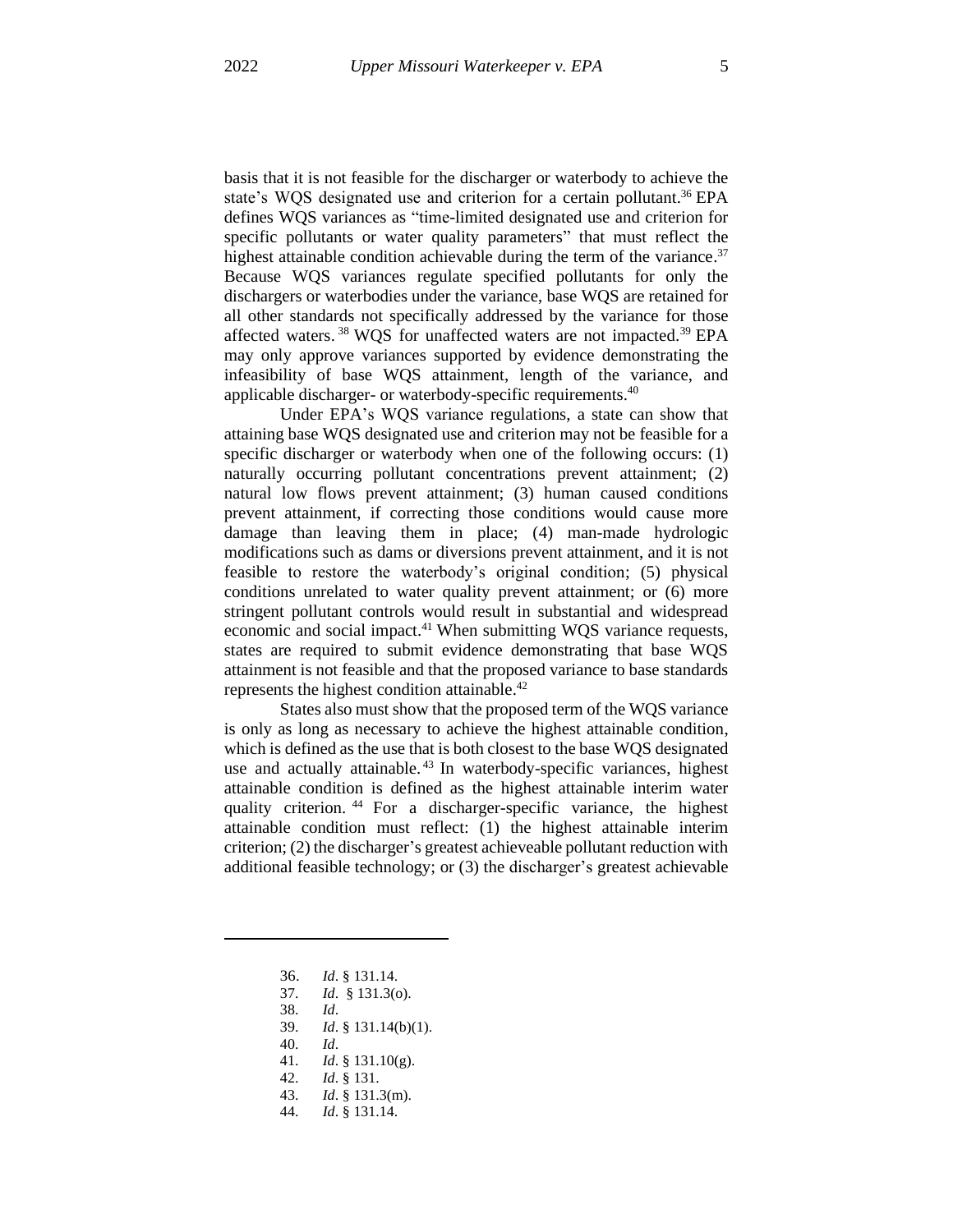pollutant reduction using its current technology and any additional pollution mitigation. 45

Upon EPA approval, WQS variances provide the new applicable pollution standards for the dischargers or waterbodies identified in the variance request at both the state and federal level, including National Pollution Discharge Elimination System ("NPDES") discharge requirements and 401 Certification. 46

## III. FACTUAL & PROCEDURAL BACKGROUND

In 2014, DEQ developed WQS to regulate nitrogen and phosphorus pollution in large river segments and "wadeable streams"<sup>47</sup> to protect the designated uses of those waterbodies and reduce other impacts to water quality such as changes in pH and dissolved oxygen.<sup>48</sup> These standards, titled Circular DEQ-12A, restricted nitrogen to a range of  $275-1,300 \mu/L$ , dependent on geographic region of the waterbody, and phosphorus to 25– 150 μ/L, also dependent on waterbody region. <sup>49</sup> DEQ developed the WQS criterion based on significant research and water quality sampling to determine the concentration limitations necessary to protect designated use.<sup>50</sup>

Concurrently with the nutrient WQS, DEQ also developed a discharger-specific nutrient pollutant variance, titled Circular DEQ-12B, to the base WQS because the agency concluded that the technology needed to attain wadeable stream WQS compliance for nitrogen and phosphorus would be too cost-prohibitive and thus not feasible for certain dischargers to implement.<sup>51</sup> Circular DEQ-12B set nitrogen limits at either (1) 10,000 μg/L total nitrogen and 1,000 μg/L total phosphorus, or  $(2)$  15,000 μg/L total nitrogen and 2,000 μg/L total phosphorus, depending on the discharger.<sup>52</sup> DEQ identified 36 public wastewater treatment centers as dischargers under the variance,<sup>53</sup> on the basis that compliance with base WQS for nutrient pollutants would have a greater than 2% impact on median household incomes in the community. 54

<sup>45.</sup> *Id*.

<sup>46.</sup> *Id*. § 131.14(c).

<sup>47.</sup> Wadeable streams are defined as perennial or intermittent streams that may be safely waded by a person during baseflow conditions. Montana Base Numeric Nutrient Standards, Circular DEQ-12A, 1 (2014), https://perma.cc/6TX5-82HF.

<sup>48.</sup> *Id*.

<sup>49.</sup> *Id*.

<sup>50.</sup> *Id*.

<sup>51.</sup> Nutrient Standards Variances, Circular DEQ-12B, 1 (2019), https://perma.cc/DA65-LQYB.

<sup>52</sup> . First Amended Complaint for Declaratory & Injunctive Relief, *supra* note 12, ¶ 33.

<sup>53.</sup> *Id*. ¶ 43.

<sup>54.</sup> Upper Mo. Waterkeeper v. EPA, 15 F.4th 966, 970 (9th Cir. 2021).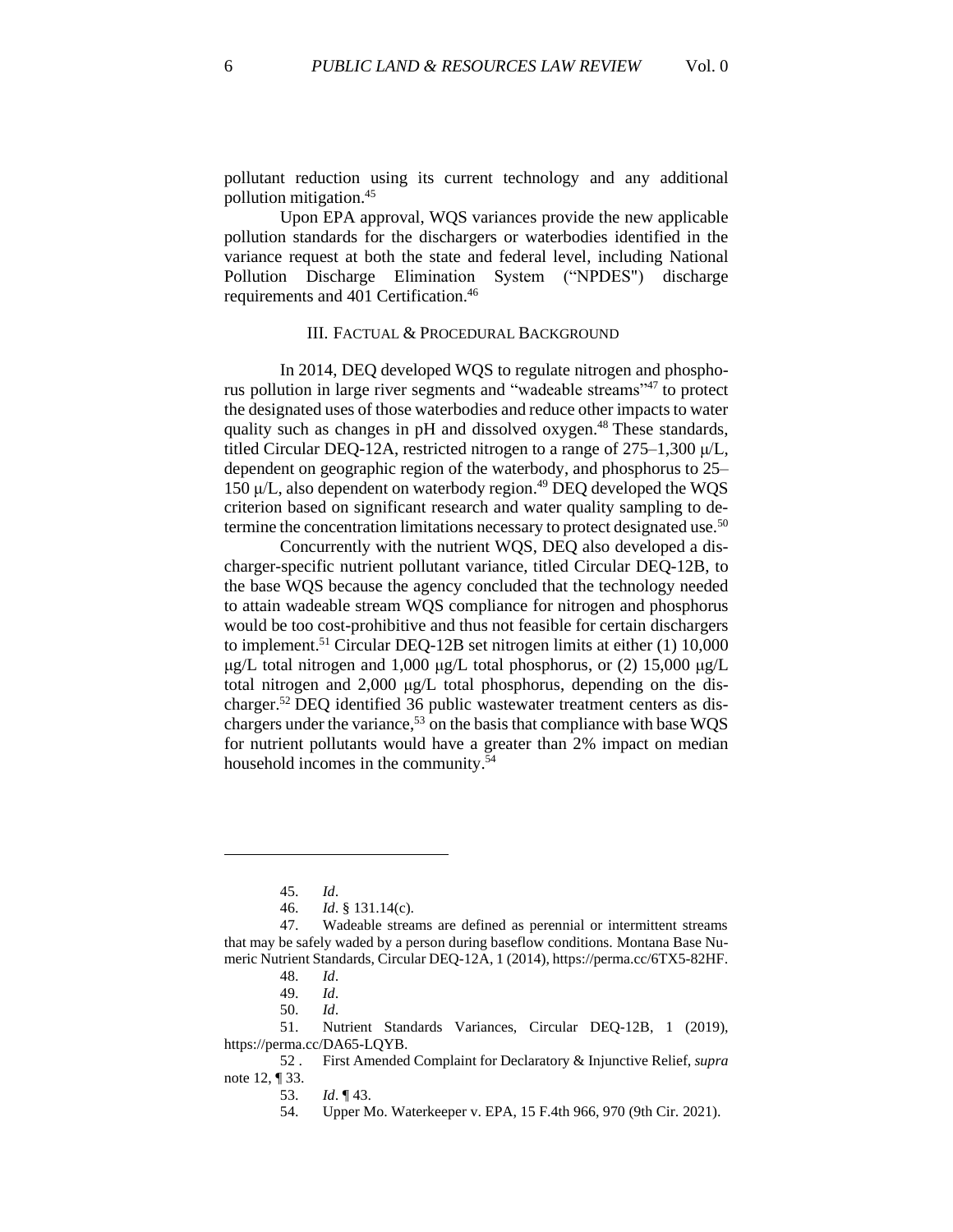In 2015, EPA approved the base WQS for nutrient pollutants and the WQS variance proposed by DEQ. <sup>55</sup> EPA approved Circular DEQ-12B on evidence submitted by DEQ that implementing reverse osmosis—the control technology necessary to achieve base WQS compliance for nutrient pollutants—would have a "substantial and widespread economic impact" on affected communities.<sup>56</sup>

On May 31, 2016, Waterkeeper filed suit against EPA in the U.S. District Court for the District of Montana, challenging the agency's approval of the Circular DEQ-12B variance.<sup>57</sup> Treasure State Resources Association, the Montana League of Cities and Towns, and the National Association of Clean Water Agencies moved to intervene on behalf of Defendant EPA, and their motion was granted.<sup>58</sup>

In 2017, while the litigation was pending, DEQ amended Circular DEQ-12B to permit maximum discharges of (1) 6,000 μg/L total nitrogen and 300 μg/L total phosphorus for plants discharging greater than 1 million gallons per day, and (2) 10,000 μg/L nitrogen and 1,000 μg/L phosphorus for plants discharging less than 1 million gallons per day. <sup>59</sup> DEQ also decreased the variance term from 20 years to 17 years from the date of approval.<sup>60</sup> DEQ again requested and received EPA approval of the variance based on evidence that the cost of complying with base WQS for nitrogen and phosphorus would continue to negatively impact the economies of affected communities. <sup>61</sup> Waterkeeper amended its Complaint to reflect Amended Circular DEQ-12B on February 5, 2018, claiming that EPA's approval of Amended Circular DEQ-12B violated the CWA because (1) the CWA precludes the agency from considering compliance costs when approving variances to a state's base WQS, and (2) Amended Circular DEQ-12B impermissibly replaces Montana's base WQS because the variance only requires compliance with the highest attainable condition at the end of the 17-year variance term, rather than compliance with base standards. 62

On cross-motions for summary judgment, the district court rejected Waterkeeper's compliance cost claim and held that EPA reasonably

<sup>55.</sup> First Amended Complaint for Declaratory & Injunctive Relief*, supra* note 12, ¶¶ 30, 38, 41.

<sup>56.</sup> First Brief on Cross-Appeal for Defendant U.S. Environmental Protection Agency, *supra* note 9, at 18.

<sup>57.</sup> *Id*. at 14.

<sup>58.</sup> *Id*. at 55 n. 3.

<sup>59.</sup> Nutrient Standards Variances, Circular DEQ-12B, 3 (2019), https://perma.cc/DA65-LQYB.

<sup>60.</sup> First Brief on Cross-Appeal for Defendant U.S. Environmental Protection Agency, *supra* note 9, at 18.

<sup>61.</sup> *Id,, supra* note 9, at 13–15.

<sup>62.</sup> First Amended Complaint for Declaratory & Injunctive Relief*, supra* note 12, ¶ 43.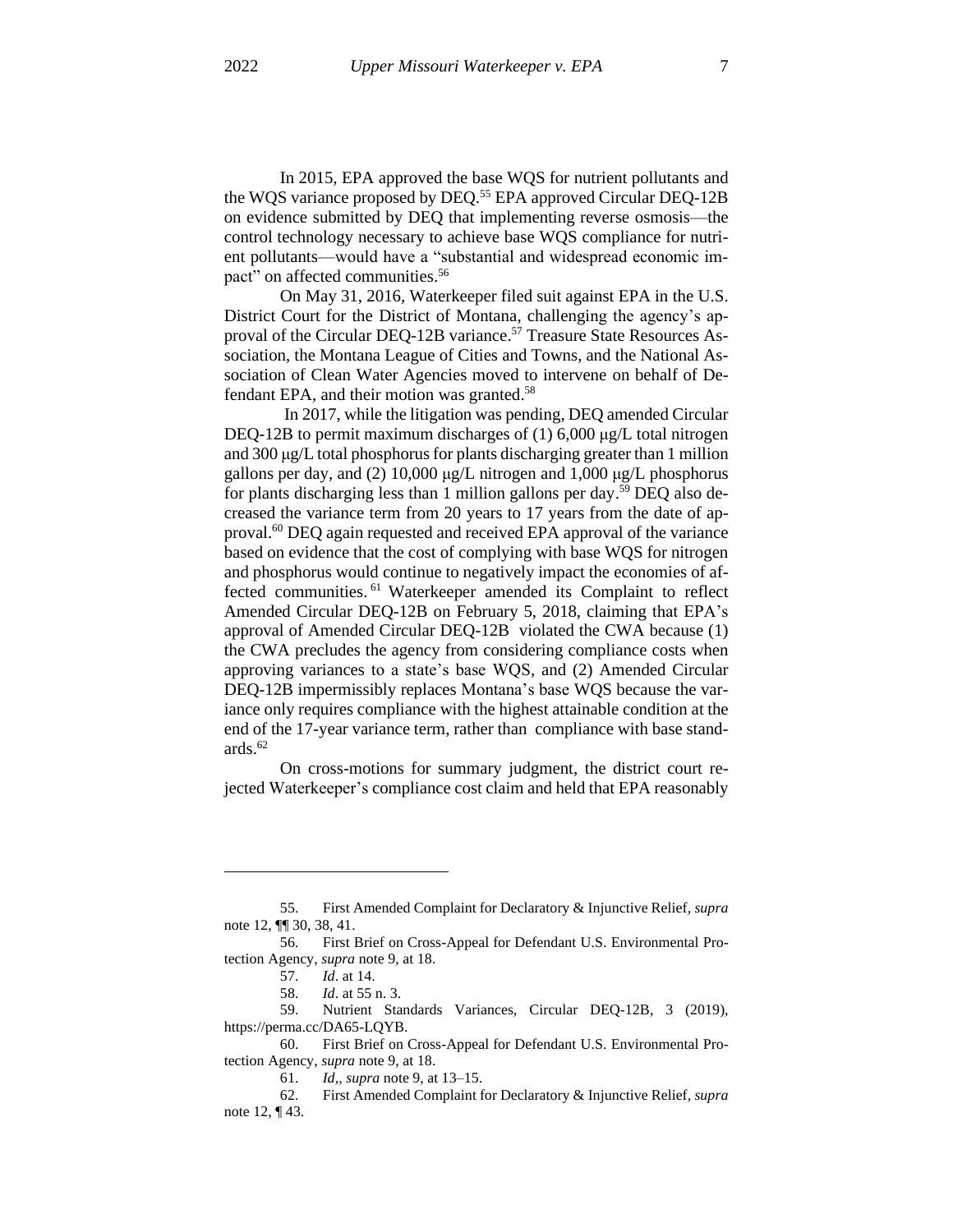construed the CWA as permitting DEQ to grant variances based on economic impact of WQS compliance costs.<sup>63</sup> On Waterkeeper's highest attainable condition claim, the district court held that EPA's approval of Amended Circular DEQ-12B's 17-year term was arbitrary and capricious and violated the CWA because it did not require compliance with WQS at the end of the term, nor with the highest attainable condition at the outset of the term. <sup>64</sup> As such, the court partially vacated the agency's approval.<sup>65</sup>

Both Waterkeeper and EPA appealed the district court decision.<sup>66</sup> On appeal in the Ninth Circuit, Waterkeeper challenged the district court's conclusion that the CWA permits EPA to consider compliance costs when approving variance requests to state  $WQS$ .<sup>67</sup> EPA and intervenor-defendants challenged the district court's partial vacatur of EPA's approval of Amended Circular 12-B and asserted that the 17-year term does not violate variance regulations. 68

#### IV. HOLDINGS

The Ninth Circuit affirmed the district court's decision in part, reversed in part, and remanded the case with instructions for judgment to be entered in favor of EPA and intervenor-defendants.<sup>69</sup> The court held that (1) EPA reasonably construed the CWA as authorizing the agency to consider compliance costs when approving WQS variances, and (2) EPA properly interpreted its variance regulations as requiring compliance with the highest attainable condition exclusively at the end of the variance term, consistent with the CWA statutory framework.<sup>70</sup>

## V. REASONING & ANALYSIS

In reaching its holding, the Ninth Circuit employed two distinct analyses. First, the court utilized the framework set out in *Chevron U.S.A. Inc. v. Natural Resources Defense Council*<sup>71</sup> to determine whether the CWA grants EPA authority to approve a state's WQS variance request based on economic impact. Second, the court addressed whether EPA properly interpreted its variance regulation as being consistent with the CWA. In both analyses, the court centered its holding upon: (1) its own line of reasoning, and (2) the plain language of the CWA and EPA regulations. In doing so, the court left unanswered questions as to how it

<sup>63.</sup> Upper Mo. Waterkeeper v. U.S. Env't Prot. Agency, 377 F. Supp. 3d 1156, 1166-70 (D. Mont. 2019) (No. 4:16-cv-00052-BMM).

<sup>64.</sup> *Id*. at 1171.

<sup>65.</sup> *Id*.

<sup>66.</sup> Upper Mo. Waterkeeper v. U.S. Env't Prot. Agency, 15 F.4th 966, 971 (9th Cir. 2021).

<sup>67.</sup> *Id*.

<sup>68.</sup> *Id*.

<sup>69.</sup> *Id*.

<sup>70.</sup> *Id*. at 975.

<sup>71.</sup> Chevron U.S.A. Inc. v. Nat. Res. Def. Council, 467 U.S. 837 (1984).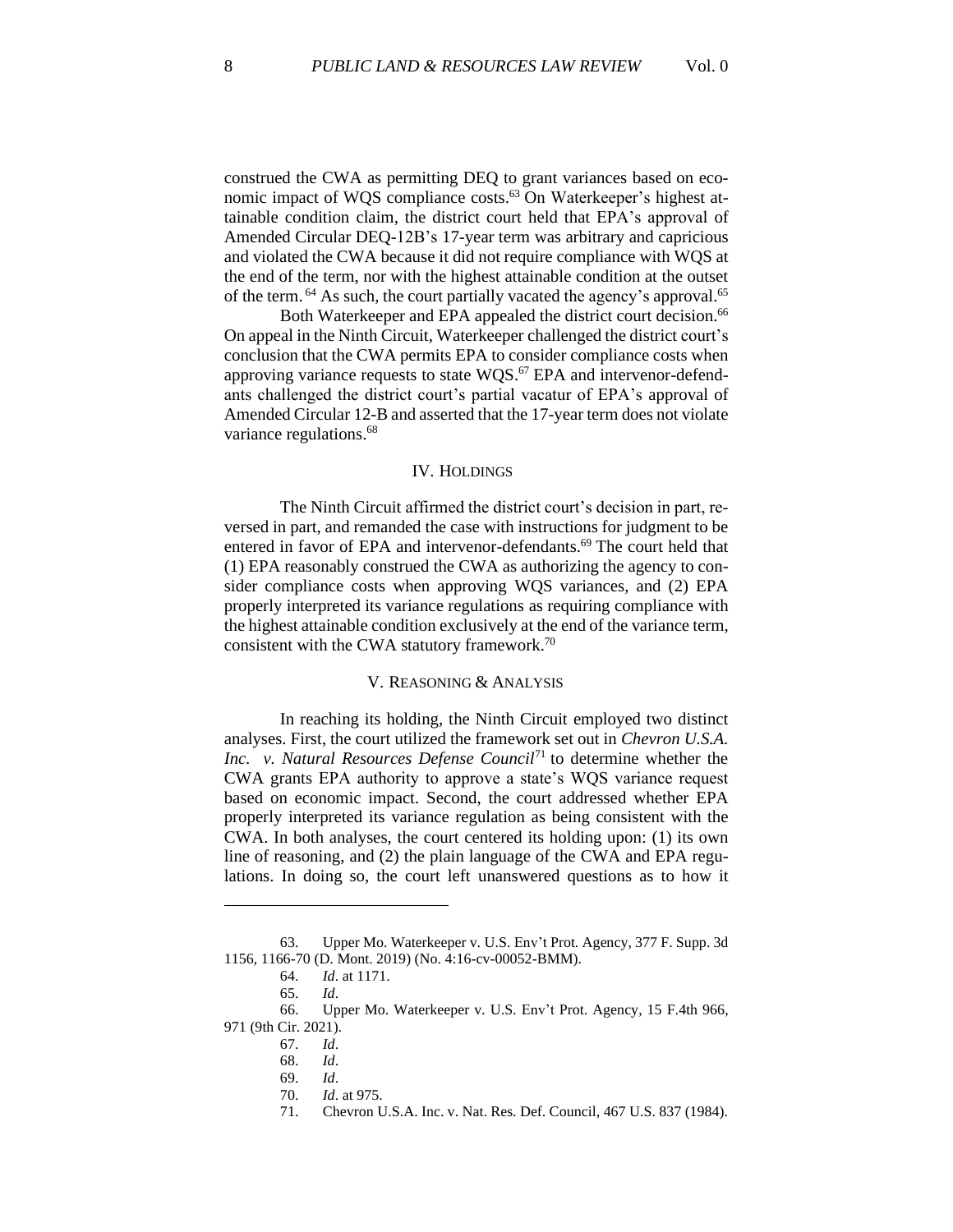reached its findings in the context of existing CWA caselaw and how its holding will impact the regulatory framework under which western states develop WQS variances. These questions open a larger discussion about the practical implications of the court's holding, specifically whether permitting states to justify relaxed standards based on cost will subject lowincome, environmental justice communities to increased water pollution and whether the EPA approved a WQS variance that fails to protect designated use and meet CWA objectives.

#### *A. Compliance Cost Consideration*

Before addressing the actual terms of Montana's nutrient pollutant variance, the Ninth Circuit was first tasked with the question of whether EPA had statutory authority under the CWA to approve the variance in the first place. Specifically, the court asked whether the CWA permits EPA approve a WQS variance based on the economic impact of WQS compliance on affected communities. In resolving this question of statutory interpretation, the court utilized the *Chevron* two-step analysis, first asking whether Congress had directly and unambiguously spoken to the issue of EPA's considering the "substantial and widespread economic and social impact"<sup>72</sup> of implementing pollution control technology necessary for a discharger to attain base WQS compliance when deciding whether to approve a variance request.<sup>73</sup> To determine Congressional intent, the court looked to the language of the CWA provision governing state WQS and variances to those standards, 33 U.S.C.  $\frac{1}{9}$  1313(c)(2)(A).<sup>74</sup> Section  $1313(c)(2)(A)$  requires WQS to "protect the public health or welfare, enhance the quality of water and serve the purposes of [the CWA]" and directs EPA to consider the use and value of state standards on public water supplies, fish and wildlife propagation, recreation, agriculture, industry, and other purposes, such as navigation.<sup>75</sup> Based on the plain language of the statute, the court concluded that Congress wassilent as to whether EPA may consider the economic and social impact of base WQS compliance when approving variance requests.<sup>76</sup>

In finding that Congress was silent on the issue, the court rejected Waterkeeper's argument that, under *Whitman v. American Trucking Associations, Inc*., <sup>77</sup> congressional silence on cost consideration should be inferred as a prohibiting consideration. <sup>78</sup> In *Whitman*, the U.S. Supreme Court ruled that Congress' refusal to address cost consideration in 42

<sup>72.</sup> 40 C.F.R. § 131.10(g)(6).

<sup>73.</sup> Upper Mo. Waterkeeper v. U.S. Env't Prot. Agency, 15 F.4th 966, 966, 973 (9th Cir. 2021).

<sup>74.</sup> *Id*.

<sup>75.</sup> 33 U.S.C. § 1313(c)(2)(A).

<sup>76.</sup> *Waterkeeper*, 15 F.4th at 966, 973.

<sup>77.</sup> Whitman v. Am. Trucking Ass'n, 531 U.S. 457 (2001).

<sup>78.</sup> *Waterkeeper*, 15 F.4th at 973.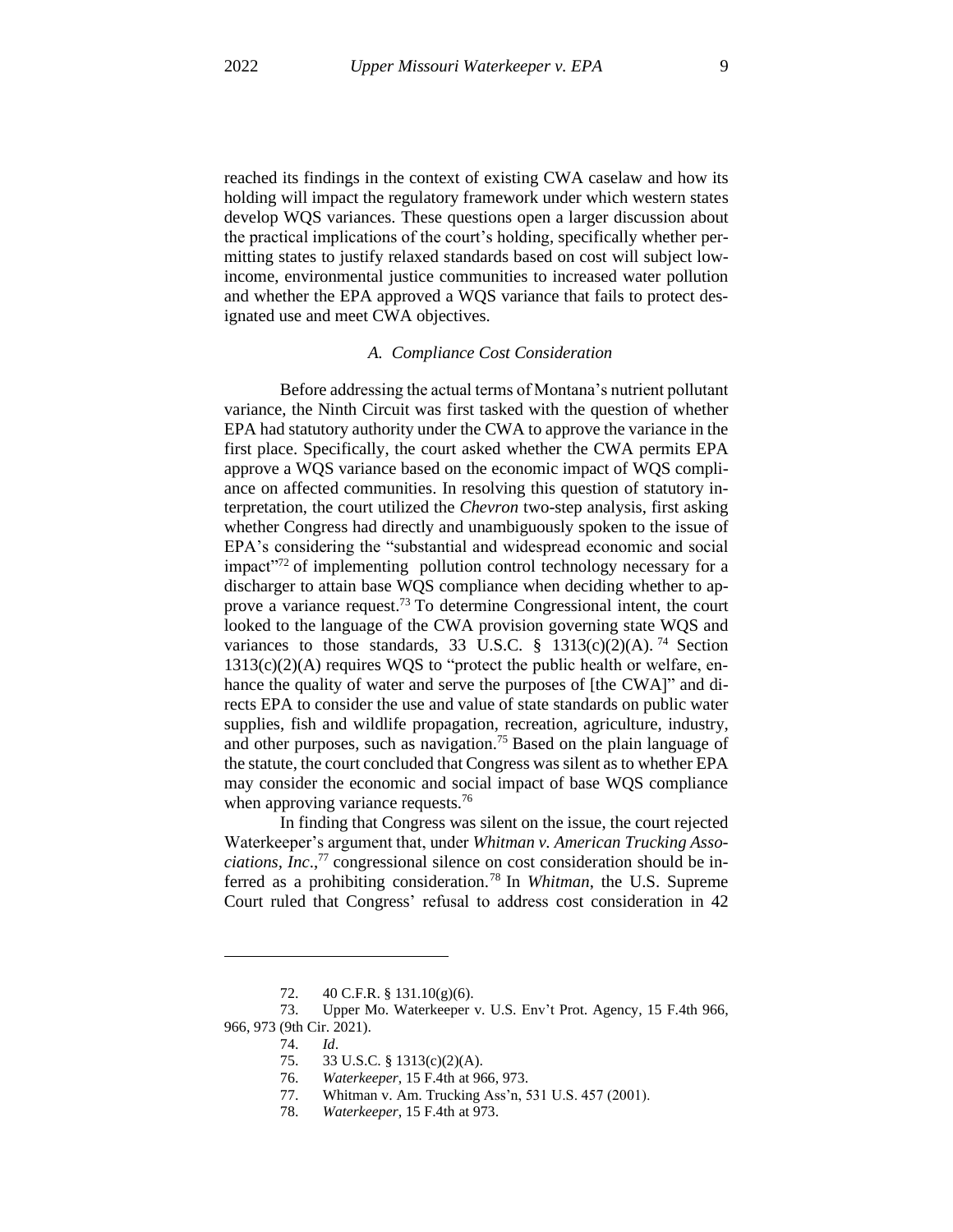U.S.C. § 7409 $(1)(b)^{79}$  of the Clean Air Act ("CAA") prohibits EPA from considering cost when setting primary ambient air quality standards, because other provisions in the statute, such as  $\S 7545(k)(1)(A)$ ,  $80$  explicitly permit such consideration.<sup>81</sup> On this basis, the Supreme Court held that silence in CAA § 7409(1)(b) should be inferred as a prohibition.<sup>82</sup>

In response to Waterkeeper's invocation of *Whitman*, the court here contrasted CWA § 1313(c)(2)(A) with CAA § 7409(1)(b) and declined to draw inferences from the CWA under the *Whitman* framework.<sup>83</sup> The court ruled that the CWA lacks the explicit, permissive language related to economic considerations found in the CAA, and therefore, silence in CWA  $\S$  1313(c)(2)(A) could not be inferred as a prohibition on compliance cost consideration. <sup>84</sup> Instead, the court held that Congress's silence on EPA's consideration of compliance costs represented a delegation of discretionary authority to the agency regarding the use and scope of an economic impact analysis in variance approval.<sup>85</sup>

Having determined that Congress was silent on compliance cost consideration, the court turned to the second step of *Chevron*: whether EPA reasonably interpreted CWA  $\S$  1313(c)(2)(A) as permitting the agency to consider compliance costs when approving state WQS variance requests. <sup>86</sup> The court held that EPA's interpretation of the CWA was reasonable based on two CWA provisions:  $\S$  1313(c)(2)(A) and  $\S$  $1251(a)(2).^{87}$ 

First, in a short line of reasoning, the court examined §  $1313(c)(2)(A)$ 's requirement that WQS protect the "public welfare" and found that protecting public welfare "can be reasonably understood" as permitting EPA to consider whether the cost of WQS compliance would result in widespread and substantial social and economic impact. <sup>88</sup> The court did not explain this finding further.

<sup>79.</sup> 42 U.S.C. § 7409(1)(b) requires EPA Administrator to set primary ambient air quality standards that "based on such criteria and allowing an adequate margin of safety, are requisite to protect the public health."

<sup>80.</sup> *Id*. § 7545(k)(1)(A) requires EPA Administrator set requirements for reformulated gasoline vehicles in certain areas that reflect the greatest pollutant reduction achievable, "taking into consideration the cost of achieving such emissions reductions."

<sup>81.</sup> *Id*.

<sup>82.</sup> *Whitman*, 531 U.S. at 465.

<sup>83</sup> . *Waterkeeper*, 14 F.4th at 973.

<sup>84.</sup> *Id*. (citing *Entergy Corp. v. Riverkeeper, Inc.*, in which the U.S. Supreme Court interpreted CWA § 1326(b) as permitting EPA to use a cost-benefit analysis in determining the best available technology to minimize environmental impacts of cooling water intake structures at power plants, because the statute "does not unambiguously preclude it" 556 U.S. 208, 220 (2009)).

<sup>85.</sup> *Id*.

<sup>86.</sup> *Id*. at 974.

<sup>87.</sup> *Id*.

<sup>88.</sup> *Id*.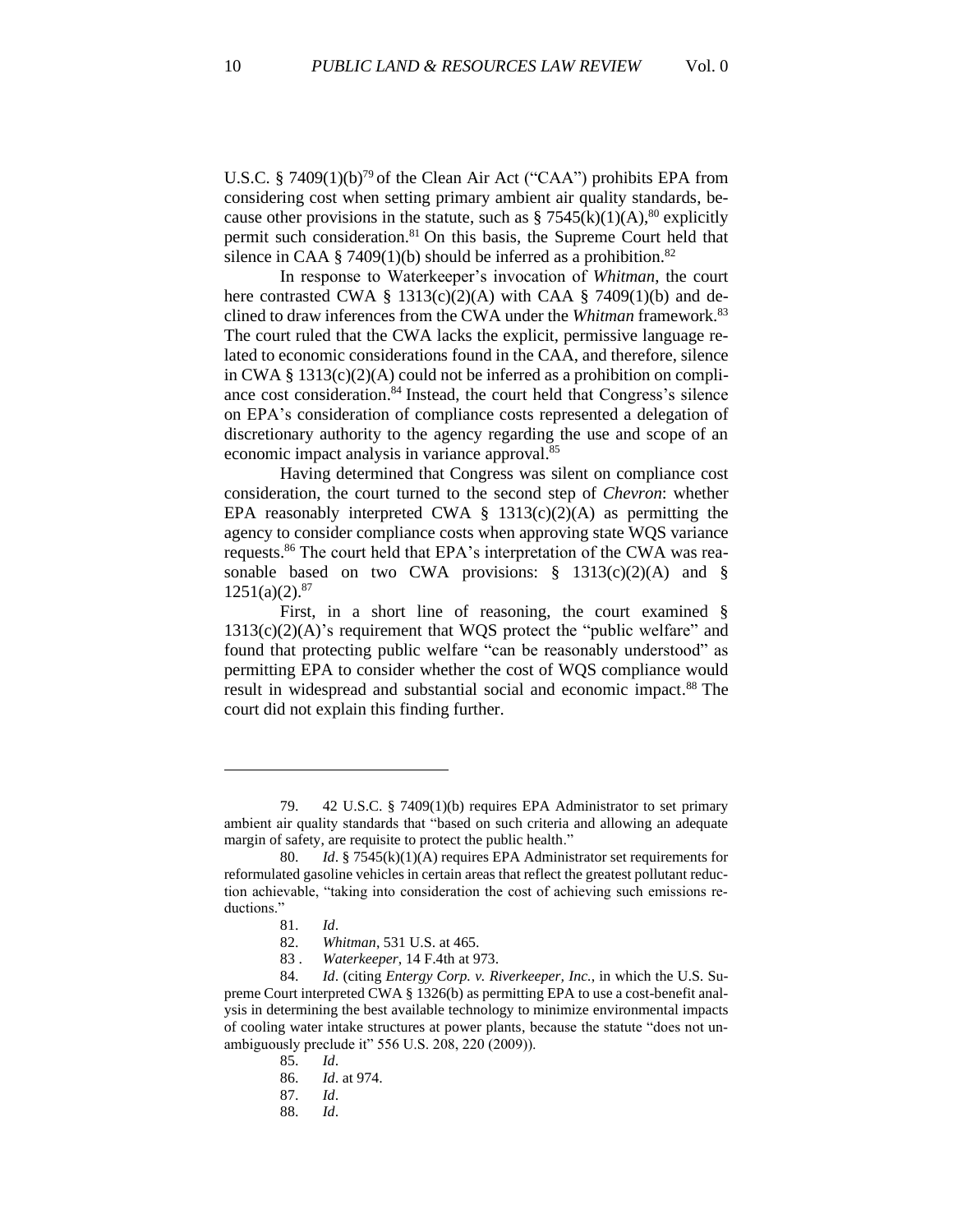Second, the court turned to CWA  $\S$  1251(a)(2), which provides the CWA's purpose that "wherever attainable…protection and propagation of fish, shellfish, and wildlife and…recreation" is achieved.<sup>89</sup> The court found that because  $\S 1251(a)(2)$  does not define any attainability factors, Congress delegated discretionary authority to EPA to determine which factors to consider when determining if attaining a WQS is feasible.<sup>90</sup> Further, the court found that it is "more plausible" that Congress intended to include economic feasibility as an factor based on a broad meaning of the term "wherever attainable." <sup>91</sup> Interpreted broadly, the court ruled that attainability includes both technological and economic feasibility, and it was unlikely Congress would impose "financially ruinous" compliance costs on communities.<sup>92</sup>

Notably, the court cites limited external authority in reaching its holding, instead relying largely upon its own analysis. In particular, the court only briefly distinguishes what appears to be the most closely related precedent to Montana's nutrient pollutant variance at issue here, *Mississippi Commission on Natural Resources v. Costle*, <sup>93</sup> in a footnote. <sup>94</sup> In *Costle*, the Mississippi Commission on Natural Resources ("the Commission") challenged EPA's rejection of water quality criterion for the state's dissolved oxygen WQS and subsequent promulgation of the federal dissolved oxygen standard.<sup>95</sup> Like the nutrient pollutants at issue here, dissolved oxygen negatively impacts water quality and aquatic habitat, causing fish crowding and increased exposure to toxins and disease.<sup>96</sup> Specifically, the Commission alleged that EPA exceeded its authority under the CWA when it excluded economic impact in its development of the criterion. <sup>97</sup> The Commission's suit came after EPA rejected Mississippi's proposed dissolved oxygen criterion, which were developed with "public interest" as a factor, and instead required the state to adopt the federal standard, which did not include a public interest analysis.<sup>98</sup>

In determining whether EPA reasonably interpreted the CWA as prohibiting the agency from considering economic impact in the development of WQS water quality criterion, the Fifth Circuit in *Costle* found that CWA  $\S$  1313(c)(2)(A) distinguishes between the criteria EPA can consider in approving designated use versus water quality criteria when developing WQS.<sup>99</sup> Therefore, the court held that, under the plain language of the statute, economic impact may be only be considered when setting

- 98. *Id*. at 1277.
- 99. *Id*.

<sup>89.</sup> *Id*.

<sup>90.</sup> *Id*.

<sup>91.</sup> *Id*.

<sup>92.</sup> *Id*.

<sup>93.</sup> Miss. Comm'n on Nat. Res. v. Costle, 625 F.2d 1269 (5th Cir. 1980).

<sup>94.</sup> *Waterkeeper*, 15 F.4th at 976 n.1.

<sup>95.</sup> *Costle*, 625 F.2d at 1269.

<sup>96.</sup> *Id*. at 1272–73.

<sup>97.</sup> Id. at 1272.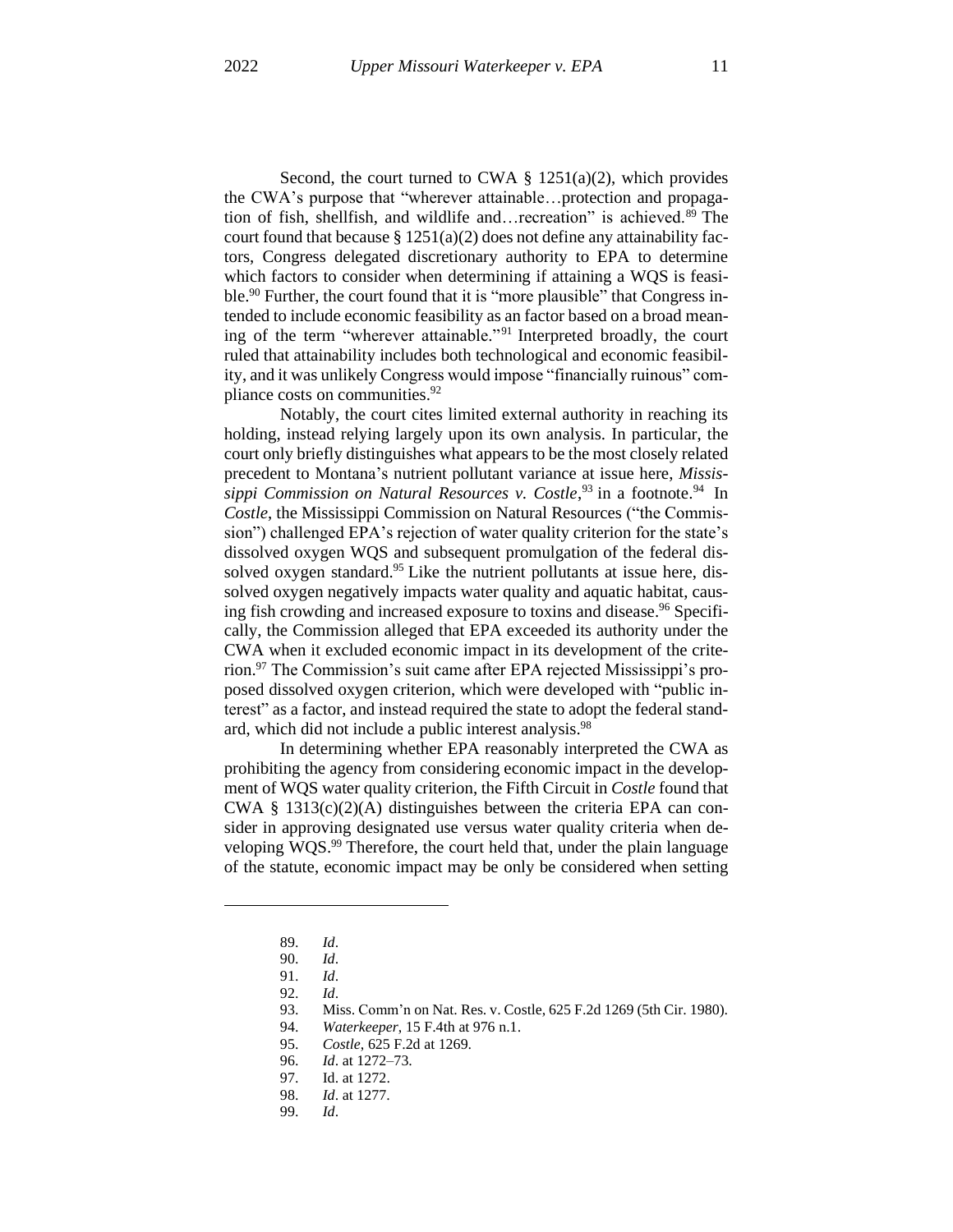the designated use of a waterbody, while water quality criteria must be established using only the "latest scientific knowledge."<sup>100</sup> *Costle* further held that "when Congress wanted economics and cost to be considered, it explicitly required it," as the U.S. Supreme Court held in *Whitman* and as Waterkeeper unsuccessfully argued here.<sup>101</sup>

Here, the Ninth Circuit's footnote does not explain its holding in the context of *Costle*, stating only that *Costle* holds no weight in the variance issue because *Costle* applies only to the establishment of WQS water quality criterion and not to WQS variances, which modify *both* water quality criteria and designated use. <sup>102</sup> The court here also fails to address the Fifth Circuit's opposite holding on the determination of inferred and explicit congressional intent in permitting the consideration of economic impact in the CWA, nor how that conclusion could have impacted the court's *Whitman* analysis. Further, the court does not explain how water quality criterion within a WQS variance are distinct from the variance itself, nor why approving a WQS variance based on economic impact does not affect the science-based rationale under which water criterion must be developed.

## *B. Variance Term*

After addressing the CWA statutory permissions involved in resolving the issue of whether EPA may grant variances based on compliance cost, the Ninth Circuit turned to the second issue on appeal: whether Amended Circular DEQ-12B violates EPA regulations because it does not require dischargers to comply with the highest attainable nutrient pollutant condition at the outset of the term nor with base WQS at the end of the term. <sup>103</sup> Although Waterkeeper requested that the court apply *Kisor*<sup>104</sup> to determine whether the EPA regulations at issue were ambiguous, the court found that the plain language of the regulations was unambiguous, and therefore such an analysis was unnecessary. 105

The Ninth Circuit based its finding on three provisions of EPA's variance regulations.<sup>106</sup> First, the court noted the language of 40 C.F.R.  $\S$  $131.14(b)(2)(i)(A)$ , which requires states seeking a WQS variance to demonstrate that attainment of base WQS designated use and criterion is

<sup>100.</sup> *Id*.

<sup>101.</sup> *Id*.

<sup>102.</sup> Upper Mo. Waterkeeper v. U.S. Env't Prot. Agency, 15 F.4th 966, 976 n. 1 (9th Cir. 2021).

<sup>103.</sup> *Waterkeeper*, 15 F.4th at 974.

<sup>104.</sup> Under *Kisor v. Wilkie*, 139 S. Ct. 2400 (2019), a court reviewing an agency's interpretation of its own regulation presumes that Congress delegated discretionary authority to agencies to interpret their own regulations and will therefore defer to the agency's interpretation, unless unreasonable or contrary to statute. However, this deference only is only applied if the court finds the regulation genuinely ambiguous. If the regulation is not ambiguous, the court will interpret the regulation based on its plain-meaning and will not defer to the agency's interpretation.

<sup>105.</sup> *Waterkeeper*, 15 F.4th at 974.

<sup>106.</sup> *Id*. at 975.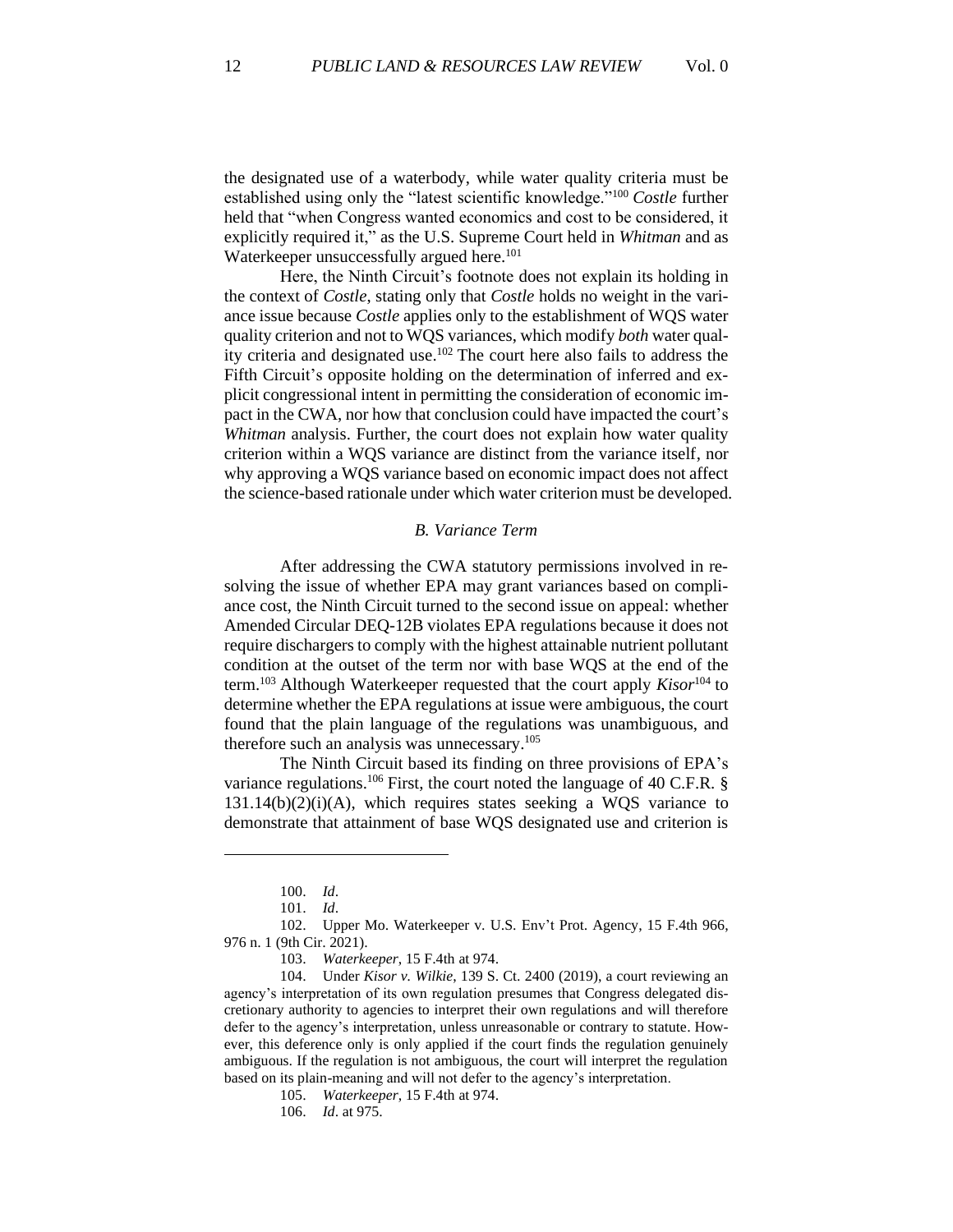not feasible.<sup>107</sup> Next, the court turned to § 131.14(b)(1)(ii), which provides that upon EPA approval, the variance replaces base WQS designated use and criterion for the variance term and that it represents the highest attainable for that term.<sup>108</sup> Finally, the court looked to § 131.14(b)(1)(iv), which limits the variance term to only "as long as necessary to achieve the highest attainable condition."<sup>109</sup>

Read together, the court ruled the regulations clearly provide that the purpose of an EPA-approved WQS variance is to grant a discharger a specific period of time to achieve the interim effluent limit laid out in the variance.<sup>110</sup> Therefore, the only permissible interpretation of the regulation is that compliance with the highest attainable condition is required by the *end* of the term, not at the outset or throughout.<sup>111</sup> The court reasoned that requiring a discharger to comply with either the variance's highest attainable condition at the outset or base WQS at the end of a term would negate purpose of a variance, because base WQS attainment would be feasible and there would be no basis upon which EPA could grant a variance.<sup>112</sup> Therefore, the court ruled that EPA properly interpreted its regulations when the agency approved Amended Circular DEQ-12B and its requirement that the highest attainable condition be met by the end of the 17-year variance term.<sup>113</sup>

However, in finding that EPA's variance regulations were unambiguous, the court did not address specifically *how* the plain language of the regulations is unambiguous. Section  $131.14(b)(2)(i)(A)$  of the EPA's variance regulations, found by the district court as requiring compliance with the highest attainable condition at the beginning of the term, defines "water quality variance" as being a "time-limited designated use and criterion…that reflect the highest attainable condition during the term of the variance."<sup>114</sup> Similarly, § 131.14(b)(1)(ii) states that the variance must represent "the highest attainable condition…applicable throughout the term of the variance."<sup>115</sup> On their faces, both provisions suggest that a variance requires compliance with the highest attainable condition during the term of the variance—if not at its outset. Thus, the ambiguous plain meaning of the regulations calls into question the court's finding of unambiguity and raises the question of whether the finding would be different had the court applied *Kisor* and engaged in a "searching analysis" as to the existence of ambiguity. 116

- 112. *Id*. at 976.
- 113. *Id*.
- 114. 40 C.F.R. § 131.3(o).
- 115. *Id*. § 131.14(b)(1)(ii).

116. First Brief on Cross-Appeal & Response of Plaintiff-Appellee Upper Missouri Waterkeeper 16, *Upper Mo. Waterkeeper v. U.S. Env't Prot. Agency*, 15 F.4th 966 (9th Cir. 2021) (No. 20-35136).

<sup>107</sup> 40 C.F.R. § 131.14(b)(2)(i)(A).

<sup>108.</sup> *Id*. § 131.14(b)(1)(iii).

<sup>109.</sup> *Id*. § 131.14(b)(2)(ii).

<sup>110.</sup> *Waterkeeper*, 15 F.4th at 975.

<sup>111.</sup> *Id*.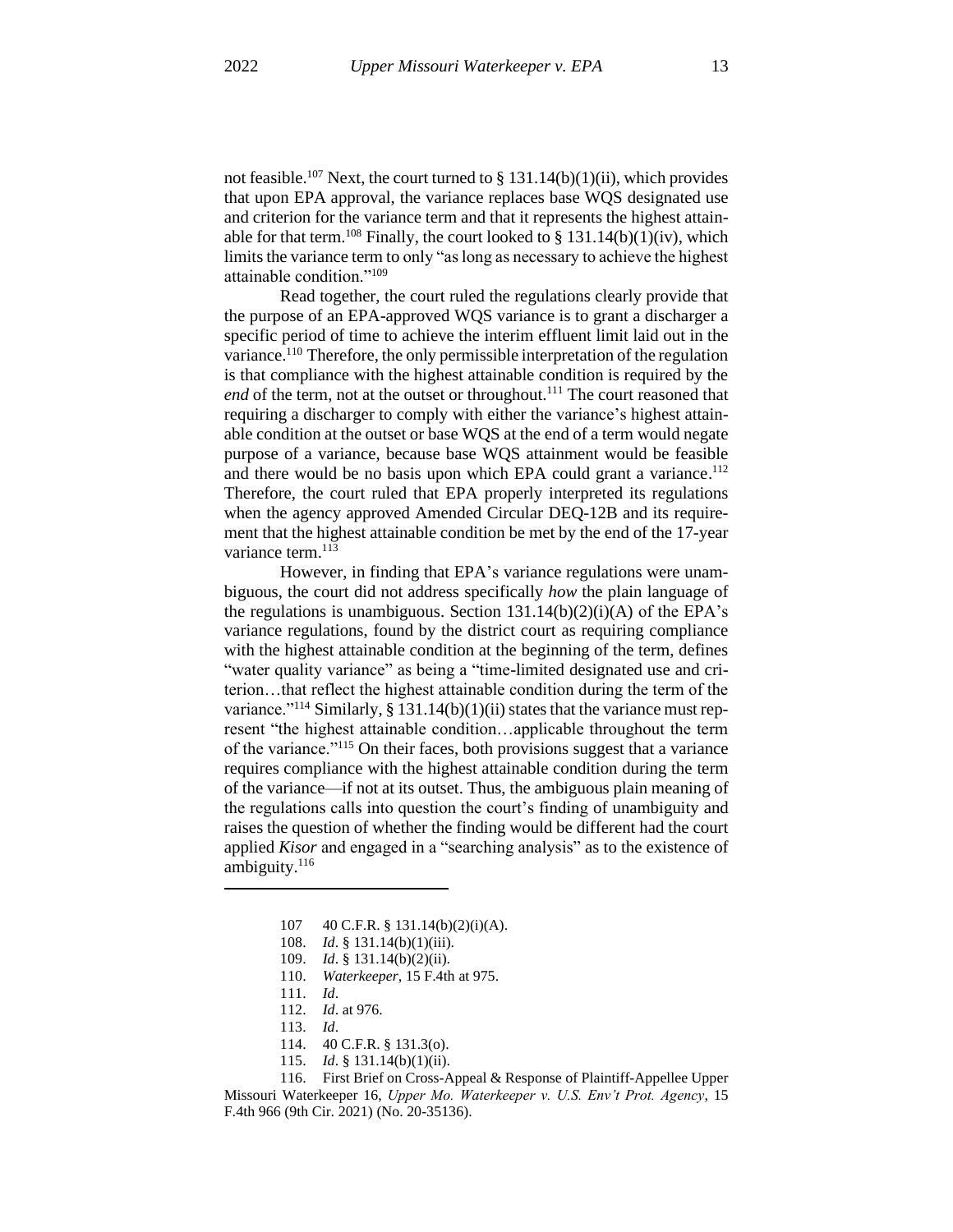Instead, the court's support for its holding rests on practical implications. The court writes that requiring achievement of the highest attainable condition at the end of the variance term still improves water quality, even if incrementally, and therefore does not conflict with CWA goals to restore and maintain water quality.<sup>117</sup> The court rejects Waterkeeper's argument that failure to require base WQS compliance at the end of the term will permit states to use variances to indefinitely postpone attaining base WQS compliance. The court instead held that the procedural safeguards in the variance approval process protect against practices. <sup>118</sup> However, the court does not address the contention that, even with procedural safeguards (e.g. public participation, facility-specific requirements, and EPA review), requiring compliance with the highest attainable condition only at the end of a variance term may slow progress towards eventual base WQS attainment. By granting dischargers more time to comply with base WQS, the court's decision may disincentivize dischargers from implementing more effective pollution control technologies within a shorter time frame, thus delaying progress towards eventual attainment of the base standards.

## *C. Regulatory Impacts*

In Montana, Amended Circular DEQ-12B is no longer in effect. In 2021, the state legislature passed S.B. 358 repealing numeric WQS for nutrient pollutants.<sup>119</sup> In response, DEQ began the process of developing new narrative, rather than science-based numeric, standards to provide for an "incremental watershed" perspective to protecting water quality.  $120$ These standards have been largely criticized as a management, rather than preventative, approach to remedying nutrient pollution in Montana's waterbodies.<sup>121</sup> Critics further assert that the narrative standards will be insufficient to protect fisheries, wildlife, recreation, and human health because they fail to proactively set quantifiable limits on nutrient pollution.<sup>122</sup> DEQ published its preliminary narrative WQS on December 23, 2021, and began issuing permits under these standards despite EPA having not approved or disapproved the new standards.<sup>123</sup> In response, on March 24, 2022, Upper Missouri Waterkeeper again sued EPA in the U.S. District

122. *Id*.

<sup>117.</sup> *Waterkeeper*, 15 F.4th at 976.

<sup>118.</sup> *Id*.

<sup>119.</sup> MONT. CODE ANN. § 75-5-321 (2021).

<sup>120.</sup> MONT. ADMIN. REG. 1877, 1877–78 (Dec. 23, 2021).

<sup>121.</sup> Derf Johnson, *Nutrient Pollution Threatens Montana's Waterways, Economy, & Way of Life*, MONT. ENV'T INFO. CTR. (Dec. 15, 2021), https://perma.cc/2NNV-HXET.

<sup>123.</sup> Amanda Eggert, *Environmental group sues over new water quality law*, MONTANA FREE PRESS (Mar. 25, 2022), https://perma.cc/69W3-FJY4.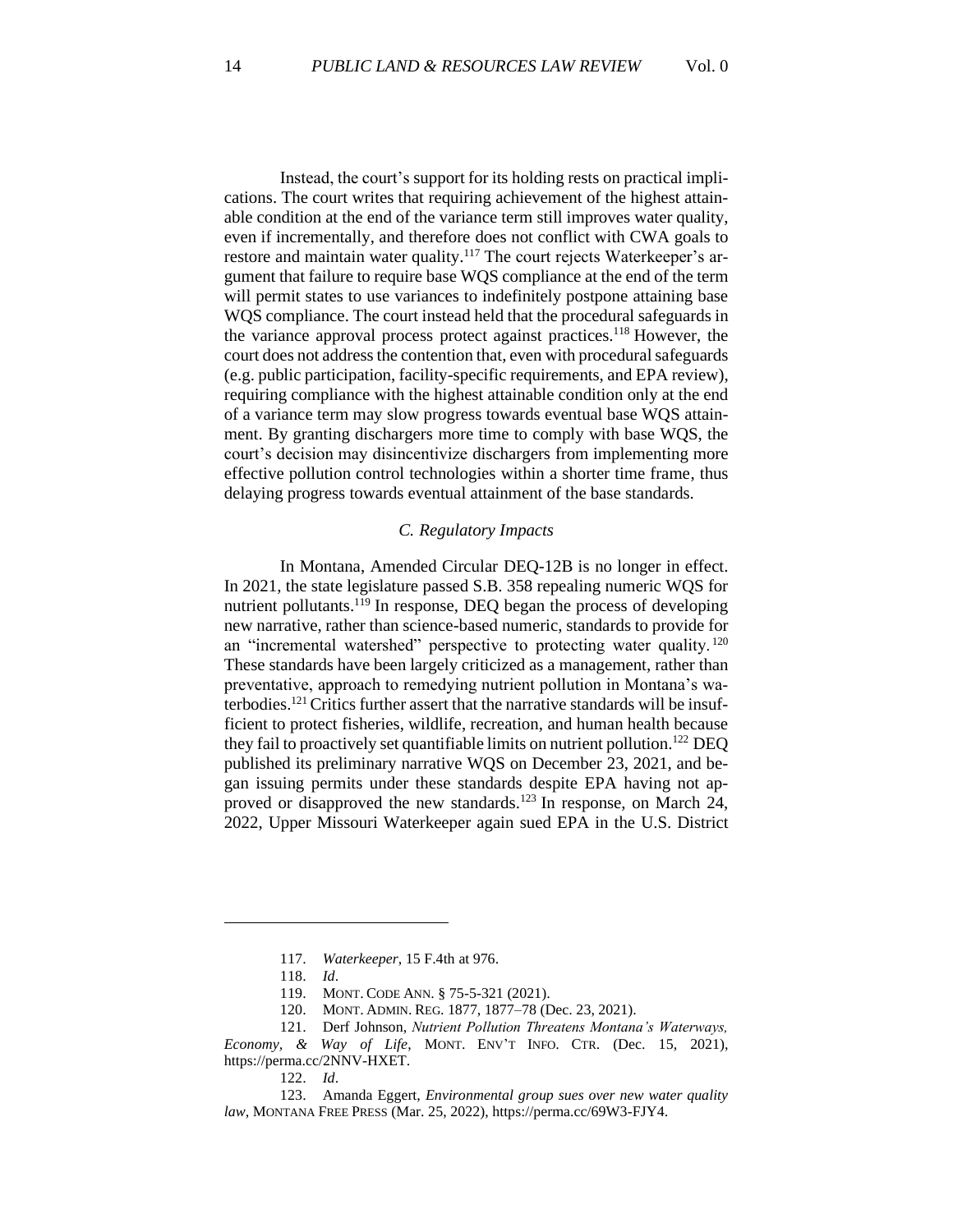Court for the District of Montana for EPA's failure to approve or disapprove Montana's new narrative standards by the deadlines set in the  $\mathrm{CWA}$ <sup>124</sup>

Regardless of how nutrient pollution is ultimately regulated in Montana, the effect of *Upper Missouri Waterkeeper* on state WQS variance regulation is clear. States have a green light to request—and EPA has permission to approve—water quality standards variances based on the cost of WQS compliance.<sup>125</sup> Without question, whether a pollution control measure will cause substantial and widespread economic harm is a factor that cannot be overlooked, $126$  particularly among vulnerable communities already facing income barriers and equitable access to a clean environment.<sup>127</sup> Requiring dischargers to implement pollution control technology, regardless of cost, may place an additional economic burden on these communities and ultimately, exacerbate their inequitable access to high quality water resources.<sup>128</sup> This is a key consideration in Western states like Montana, whose tribal and rural communities face a documented higher risk of exposure to water pollution and the resulting environmental, economic, and human health impacts.<sup>129</sup>

However, using cost as a justification for delaying WQS compliance may result in greater economic harm over the long-term, outweighing short-term savings. Similarly, by requiring only highest attainable condition compliance at the end of a variance term and delaying base WQS compliance, pollution will continue to impair designated uses of waterbodies, leaving states and affected communities facing remediation, environmental, and social costs that could have been avoided had dischargers reached base WQS attainment.<sup>130</sup> Given that Montana alone spent \$38.3 million on nutrient pollutant treatment remediation in 2018, this long-term impact is potentially significant.

128. SHAFER & FOX, *supra* note 127, at 13.

<sup>124.</sup> Complaint for Declaratory & Injunctive Relief, Upper Mo. Waterkeeper v. U.S. Env't Prot. Agency, Mar. 24, 2022, No. 4:22-cv-00032.

<sup>125.</sup> *See* Numeric Nutrient Standards Variances: Individual Variance for Whitefish, MT (Mont. Dep't of Env't Quality 2017); *see generally, e.g.,* Entergy Corp. v. Riverkeeper, Inc., 556 U.S. 208 (2009).

<sup>126.</sup> Paul N. Singarella & Marc T. Campopiano, *The Role of Economics in Environmental, Health, and Safety Regulations After Entergy*, 35 ENVIRONS 101, 144 (2011).

<sup>127.</sup> Carolina Bazalas & Isha Ray, *The Drinking Water Disparities Framework: On the Origins and Persistence of Inequities in Exposure*, 104 AM. J. OF PUB. HEALTH 4, 608 (2014), https://perma.cc/Y2KL-6ERN; KEVIN SHAFER & RADHIKA FOX, AN EQUITABLE WATER FUTURE 12, U.S. Water Alliance (2017), https://perma.cc/K5LZ-U93Z.

<sup>129.</sup> John T. Doyle et al., *Challenges and Opportunities for Tribal Waters: Addressing Disparities in Safe Public Drinking Water on the Crow Reservation in Montana, USA,* 15 INT'L J. OF ENV'T RESEARCH AND PUB. HEALTH 4, 574 (2018), doi.org/10.3390/ijerph15040567.

<sup>130.</sup> A Compilation of Cost Data Associated with the Impacts and Control of Nutrient Pollution, EPA No. 820-F-15-096, II-3 fig. II-1 (U.S. Env't Prot. Agency 2015).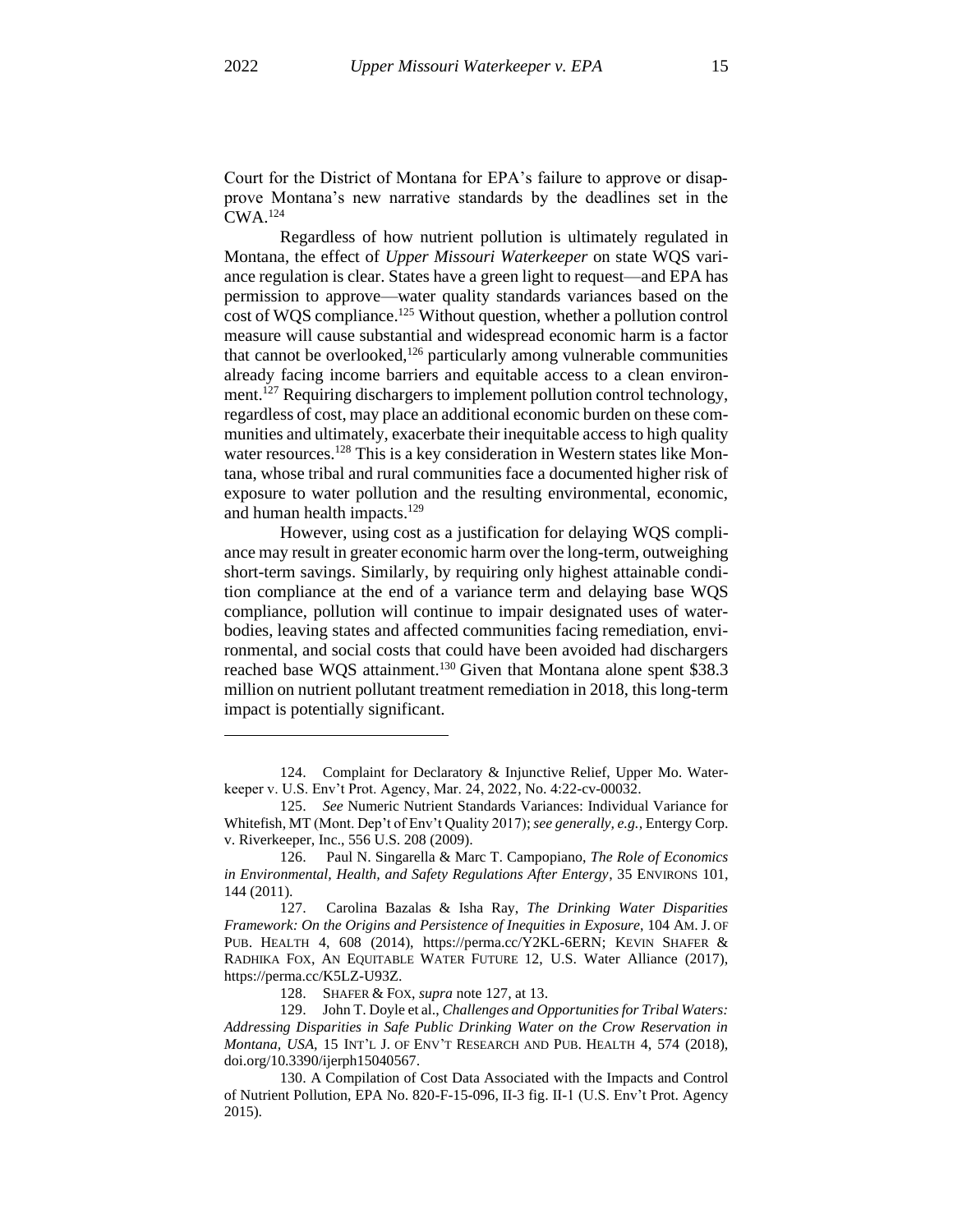These impacts extend far beyond just direct cost of pollution remediation. Western state economies rely upon high-quality water resources able to support outdoor recreation, including fishing and boating.<sup>131</sup> Montana, Hawaii, and Alaska—all states within the Ninth Circuit and affected by the court's decision here—derive at least 3% of their annual Gross Domestic Product from outdoor recreation, with Montana ranking number one at 4.3%. <sup>132</sup> In 2020, boating and fishing contributed \$288 billion to Montana's economy, but the longevity of these economic benefits is dependent upon maintaining healthy waterbodies, fisheries, and the wildlife reliant upon them.<sup>133</sup> Further, approving WQS variance requests based on EPA's narrow cost analysis ignores the reality that environmental benefits of clean water are difficult to quantify.<sup>134</sup> It is relatively easy to put a dollar amount on factors such as cost and economic impact,<sup>135</sup> but far harder to calculate the value of ecosystem services, aesthetics of clear water free from algal blooms, and maintaining ecological integrity for future generations.

Finally, the agency actions and court decision here ignore the advances made in low-cost nutrient pollution treatment technology that allows wastewater treatment plants to remove nitrogen and phosphorus more effectively without expensive new technology. In 2012, Montana's DEQ initiated a program in training and technical support were provided to 11 wastewater treatment plants to optimize nutrient pollution removal without the implementation of reverse osmosis technology.<sup>136</sup> With minimal investment, less than \$10,000 per plant, and using only conventional technology not designed to treat nutrients, DEQ recorded a 59% average reduction in total nitrogen and 33% reduction in total phosphorus across participating plants.<sup>137</sup> This achievement is substantial, and EPA considers the project as a case study in low-cost nutrient pollution treatment.<sup>138</sup> Allowing states to request variances based on the cost of new technology disincentivizes them from working with dischargers to implement these low-cost optimization methods, and may inhibit the advancement of these methods moving forward.

<sup>131.</sup> State Outdoor Recreation Value Added as a Percent of State GDP, 2020 (U.S. Bureau of Econ. Analysis 2020), https://perma.cc/2VRR-NLG2.

<sup>132.</sup> *Id*.

<sup>133.</sup> Derf Johnson, *supra* note 121.

<sup>134.</sup> David M. Driesen, *The Societal Cost of Environmental Regulation: Beyond Administrative Cost-Benefit Analysis*, 24 ECOLOGY L.Q. 545, 558 (1997).

<sup>135.</sup> *Id*.

<sup>136.</sup> THE WATER PLANET CO., LOW COST NUTRIENT REMOVAL IN MON-TANA (2016), https://perma.cc/4QUA-3WLW.

<sup>137.</sup> *Id*.

<sup>138.</sup> Case Studies on Implementing Low-Cost Modifications to Improve Nutrient Reduction at Wastewater Treatment Plants, EPA No. 841-R-15-004 (U.S. Env't Prot. Agency 2015), https://perma.cc/JZ4V-8LB6.